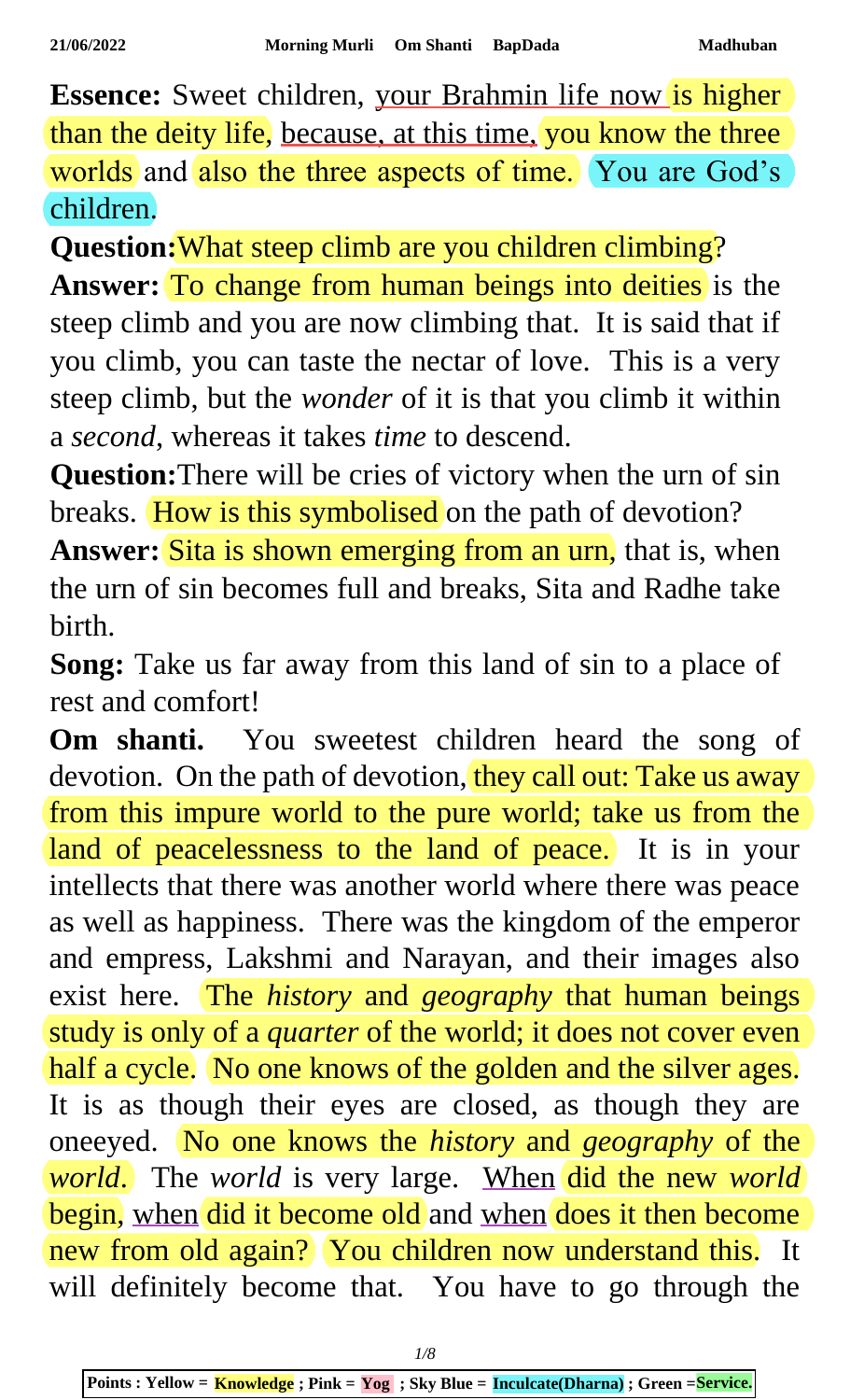*golden*, *silver*, *copper* and *iron* ages. The golden age will definitely come after the iron age. At the confluence age, the One who establishes the golden age comes. This is a very good way to explain. It is the Father alone who transforms the iron age into the golden age but even this easy point does not enter anyone's intellect, because their intellects are locked by the lock of Maya. They sing praise of the Supreme Father, the Supreme Soul: O Supreme Father, Supreme Soul, You are the Intellect of the Wise; give wisdom to the foolish ones. All others give devilish directions. It is the Father alone who gives elevated instructions. People call out, but they do not understand anything. You children now have the knowledge of the three worlds. It is not that you have knowledge of just this *world*, but you also know what is beyond this *world*. You now have the knowledge of the three worlds - the soul world, the subtle region and the corporeal world - in your intellects. It is in the intellects of those who study well. You are studying in a *school*, and so the knowledge should fully remain in your intellects. The knowledge of the three aspects of time is now in your intellects. You become trikaldarshi (seer of the three aspects of time), but you cannot be called trilokinath (lord of the three worlds). No one becomes trilokinath. The word "Trikaldarshi" is accurate. You know the three worlds and the three aspects of time. We definitely reside in the soul world. We souls live there. No one else has this knowledge in his intellect. You children understand that the Supreme Father, the Supreme Soul, is Trikaldarshi. He knows the three aspects of time, the beginning, the middle and the end, and also the three worlds. You can call Lakshmi and Narayan the masters of Vaikunth (Paradise) but not the masters of the three worlds; they are the masters of *heaven*. You cannot call the Father, the Master of *Paradise*. This is something to be understood. No human being can be as knowledge-full as God. They say that God is Janijananhar (knows the secrets within) and is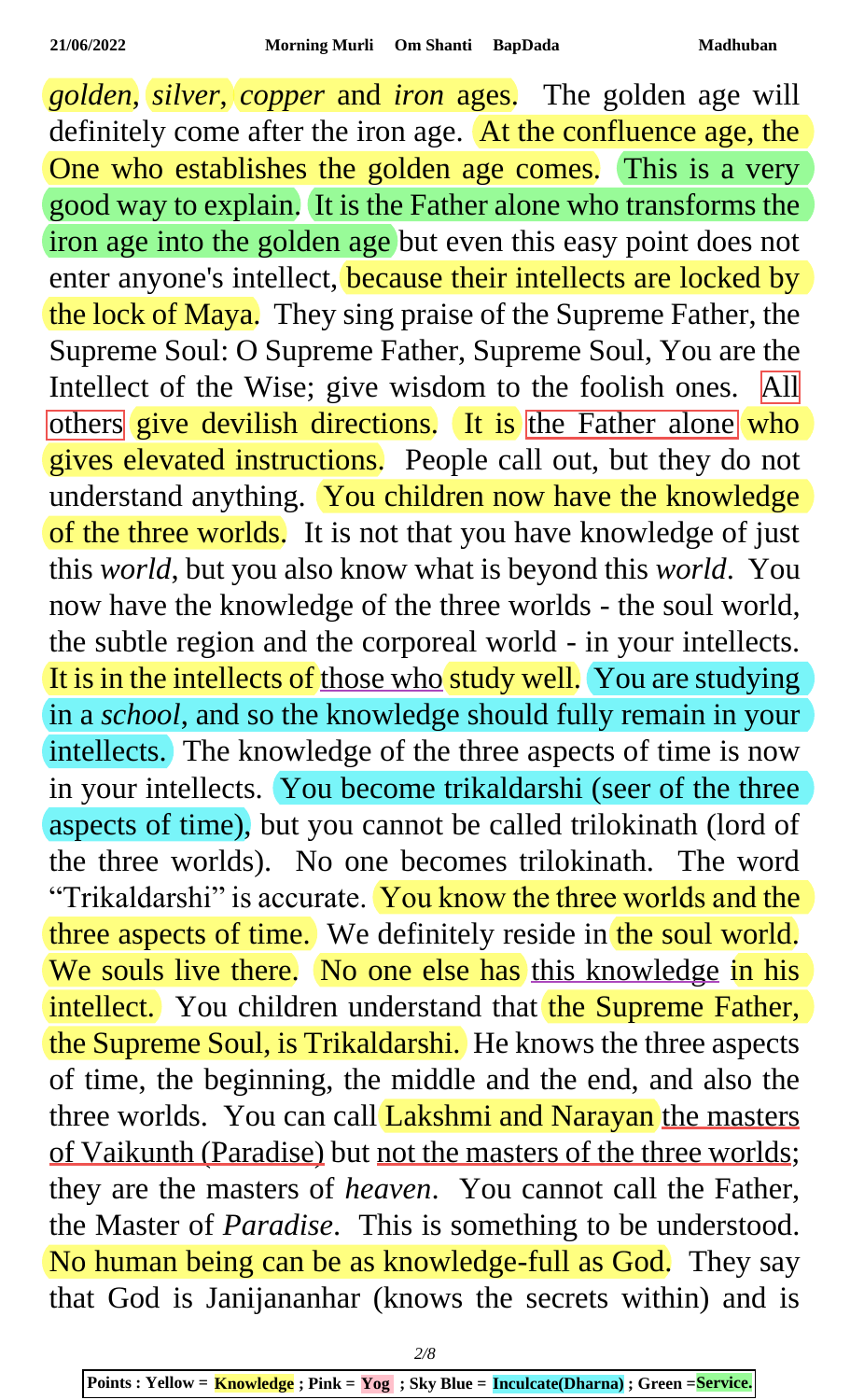*knowledgefull*. However, they do not understand the meaning of that. If He were the knower of the secrets within, He would then also know what is in everyone's heart. People call Him omnipresent and defame Him. You now belong to the Godly community and you will then belong to the deity community. Who is higher, God or the deities of the golden age? Higher than those deities are the deities of the subtle region. Brahma, the resident of the subtle region, is said to be the highest: he is avyakt. This one here is vyakt (corporeal). He is praised when he becomes a pure angel. If Brahmins were to be adorned with the ornaments now, it would not suit them. This is why Vishnu is shown holding the discus of self-realisation. You now understand the meanings of the conch shell, the discus, the mace and the lotus flower. Lakshmi and Narayan would not be given these weapons in the golden age because they refer to this time. In fact, these are weapons of knowledge; it is not a question of physical weapons. In the scriptures they show physical weapons etc. They show the armies of the Pandavas and the Kauravas, but they have not shown *females* in those armies; they have only shown men in the Pandava Army. Where did the Shakti Army go? This is incognito. No one knows where the Shiv Shaktis went. They have not given any description of it. How did the Shaktis battle? They have shown an army, but no one is able to understand that. They have written down whatever someone said. You now understand accurately. We are all *actors* and each soul has received his own *part*. You have now come to know all the secrets of the *drama* from **Baba**, the one who is the *Creator*, the *Director* and the principal *Actor*. There are four ages, that is, four parts which are called *epochs*. In fact there are five ages; the fifth is this beneficial age. The confluence of the golden and silver ages cannot be called a benevolent age because you descend at that time. This is a ladder which you have to descend from satopradhan to rajo and then tamo. So,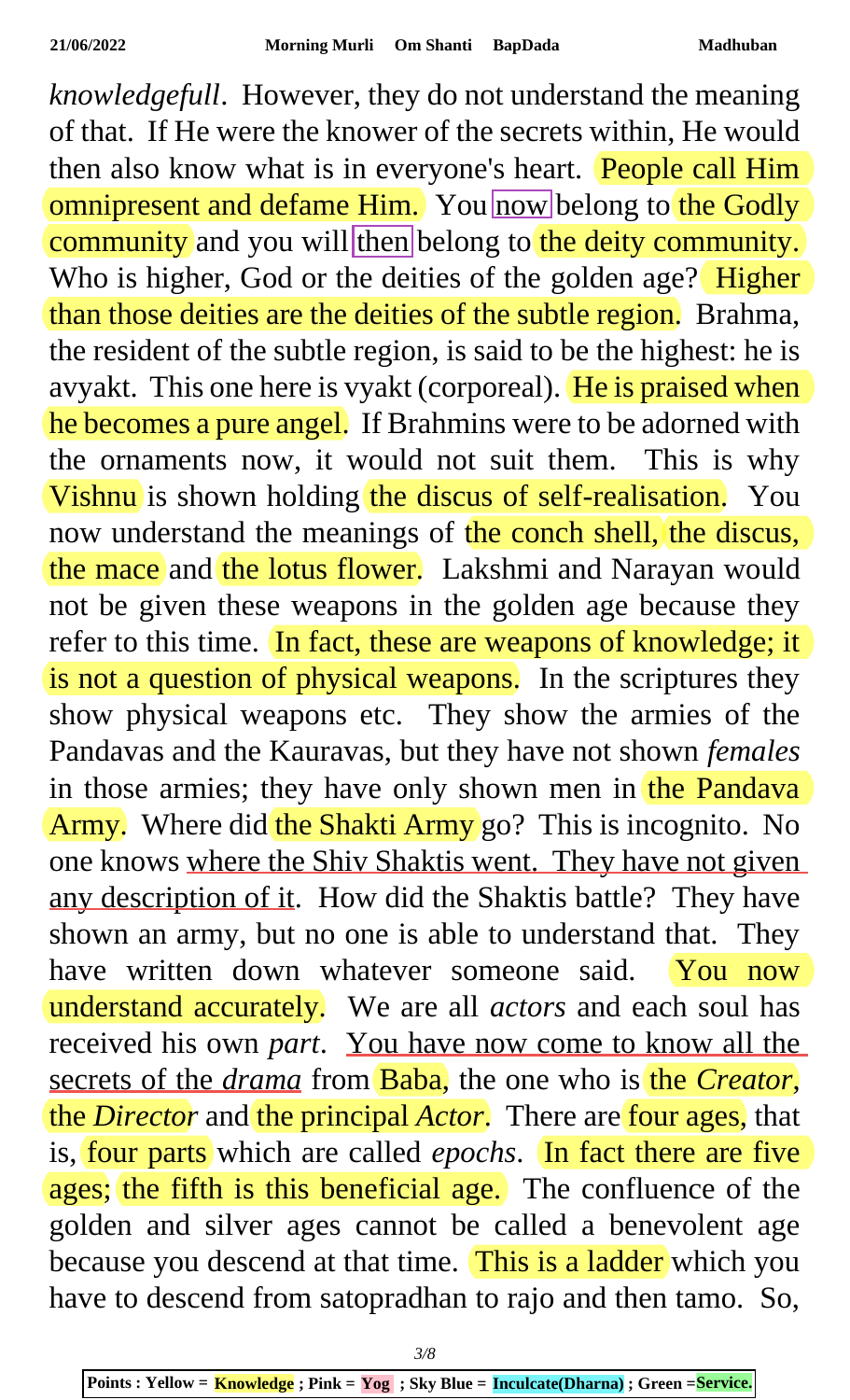you have to come down this ladder. In knowledge you *gallop* up the ladder once and you then continue to come down the ladder that you had ascended. It is very easy to come down the ladder but very difficult to ascend; you have to make a lot of effort. To become a deity from a human being is a steep climb. It is said that if you climb up, you will taste the nectar of love. You understand that you are now ascending and that you will later fall and your bones will be crushed. How long does it take? This ascent is very steep. You understand that you are again ascending and you will later descend. It can only takes a *second* to ascend; those who come later can ascend in a *second*. Innocent mothers are assaulted and the daughters call out: Baba, save us from being stripped! There are a lot of daughters. Innocent ones are assaulted a great deal. When they are beaten, the urn of sin becomes full and, when it becomes full, it breaks. They have shown Sita emerging from an urn. You true Sitas are now emerging. Radhe as well as Sita emerge. When they write "Raghupati Raghav Rajaram" (praise of Rama) they add Sita's name. They speak about Jagadamba and Jagadpita; they later become a prince and princess. They were Lakshmi and Narayan, but look what they have now become at the end! There weren't 330 million human beings in the golden age; there were very few human beings there and only later on was there expansion. The deity community continues to take rebirth and then becomes the devilish community. Those who belong to the devilish community are being transformed into those who belong to the deity community. They are made that every cycle. The entire *knowledge* has now entered your intellects. It is you who become trikaldarshi and you have also received the *knowledge* of the three worlds. You say that you were worthy of worship, the masters of Vaikunth, and that you have now become worshippers, the masters of hell. However, by not understanding the precise meaning of "hum so", they say of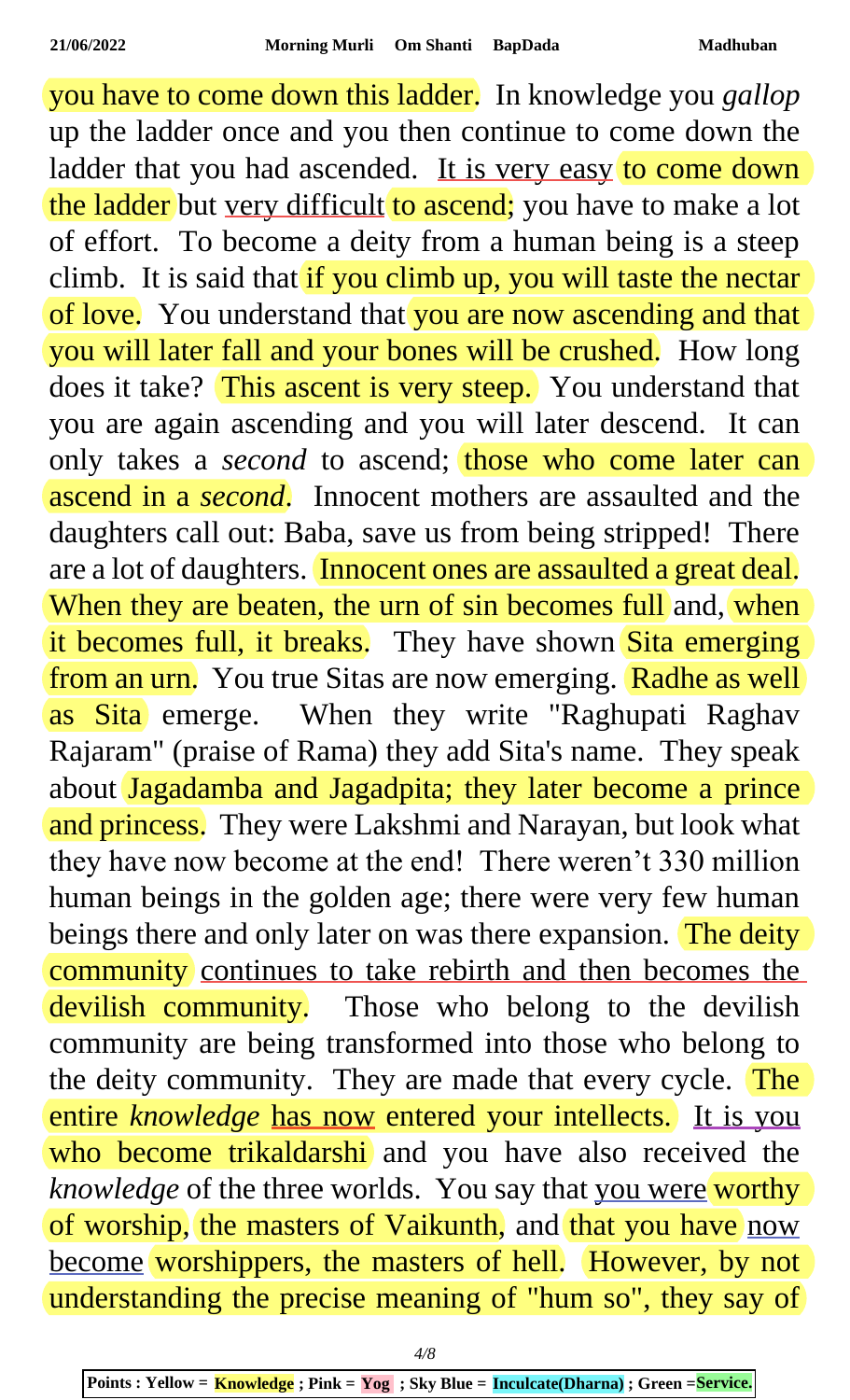themselves "hum so" (that is, they call themselves God). There is so much difference! It is now explained to you that this is the *history* and *geography* of the *world.* You now know this unlimited cycle and you also know the three worlds and the three aspects of time. The Father is teaching you these incognito things. No one knows about this; even the Gita does not contain these things. Those who have this *knowledge* are able to teach others. Later, they will all come and *repeat* their *parts* at their own time. *Christ* will *repeat* his *part* at his own time. You understand that you become the ones who belong to the sun dynasty and the moon dynasty and who later become those who belong to the merchant and shudra communities. The cycle continues to turn in this way. The Buddhists and those of Islam will come and *repeat* their *parts* at their own time. When there is the one original deity religion, other religions do not exist. There is only one *world*. The Father has explained the secrets of the *Creator* and the *creation* to you. Every person is a limited Brahma, who *creates* children and sustains them. It is a *creation* that receives an inheritance from their Creator, their father. Have you ever heard of a brother giving an inheritance to another brother? You children understand that firstly, there are limited fathers whom everyone knows. You receive a limited inheritance from a limited father. No one becomes a master of the world by studying the knowledge that worldly teachers teach. These things are unlimited. Limited ones remember that unlimited Father. They call Him "Baba, Shiv Baba". The *Creator* would be called "Baba". Baba by itself is very insignificant, and so He is called Shiv Baba. He is incorporeal. It is asked: What is your relationship with Shiv Baba? They say: Shiv Baba, fill our aprons! Shiva is the *accurate* name for Baba. The picture of Shankar is separate. They have mixed Shiva and Shankar together, and so to say Shiv-Shankar is  $\alpha$  very big mistake. The highest-on-high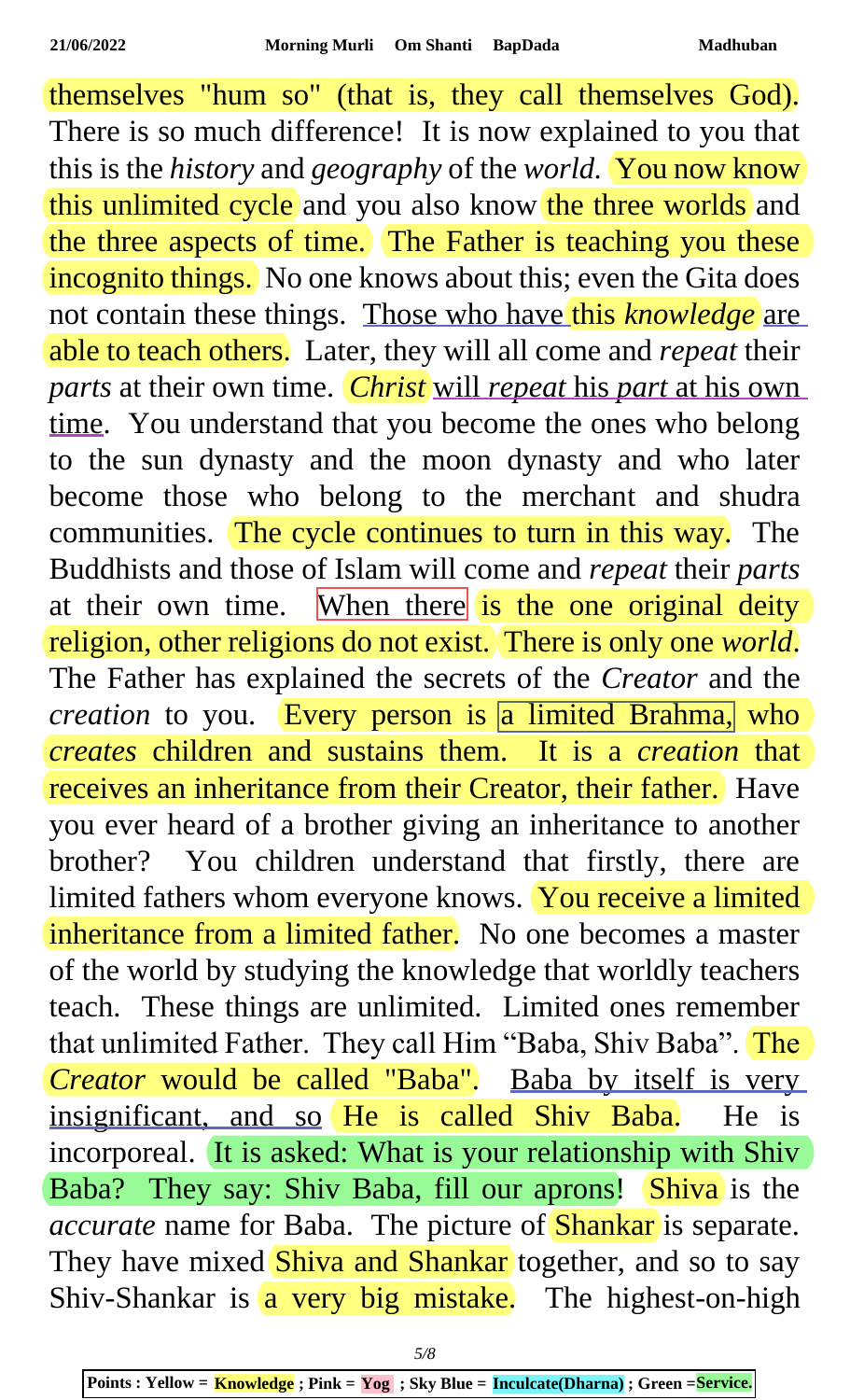Father has been forgotten. Many good pictures are made. Establishment is now taking place through Brahma. Only at this time do you receive knowledge. You have now become Brahmins. Where do Brahmins come from? I *adopt* them just as I *adopted* Brahma. Brahmins are born through Brahma. You understand that you are now Prajapita Brahma Kumars and Kumaris. It is essential to insert the word 'Prajapita'. Just to say 'Brahma' is not enough, because many have the name Brahma, but no one would have the name Prajapita Brahma. He is a human being. Rudra Shiv Baba has created this sacrificial fire of knowledge. So Brahmins are definitely needed. You understand who the Brahmins are. This sacrificial fire is created through Brahmins. You are now Brahmins and you later have to become deities. Everyone has to come down onto this earth, so where will everyone then go? All are sacrificed into this Rudra gyan yagya. The whole of the old world is sacrificed into this Rudra gyan yagya. The flames of destruction emerged from this sacrificial fire of knowledge of Rudra. It is said: Destruction through Shankar. You also see the signs of that. This is the exact time. It is said, there are the European Yadavas, the Kauravas and the Pandavas, but the people of Bharat have forgotten their religion. There are also pictures of this, but still no one knows them. There was the kingdom of deities, but who gave them that kingdom? How was the deity religion established? They do not understand this at all. The One who establishes religion then explains it. No one else can explain the *history* and *geography* of the *world*, nor can anyone else give the knowledge of the three worlds. You have now understood the *part* of everyone. All will come down at their own time to play their *parts*. As you go further, your praise will increase. Expansion will take place quickly, and so you will have to build a very large building. This is *part* of the *drama*. You understand that so many children will come; they will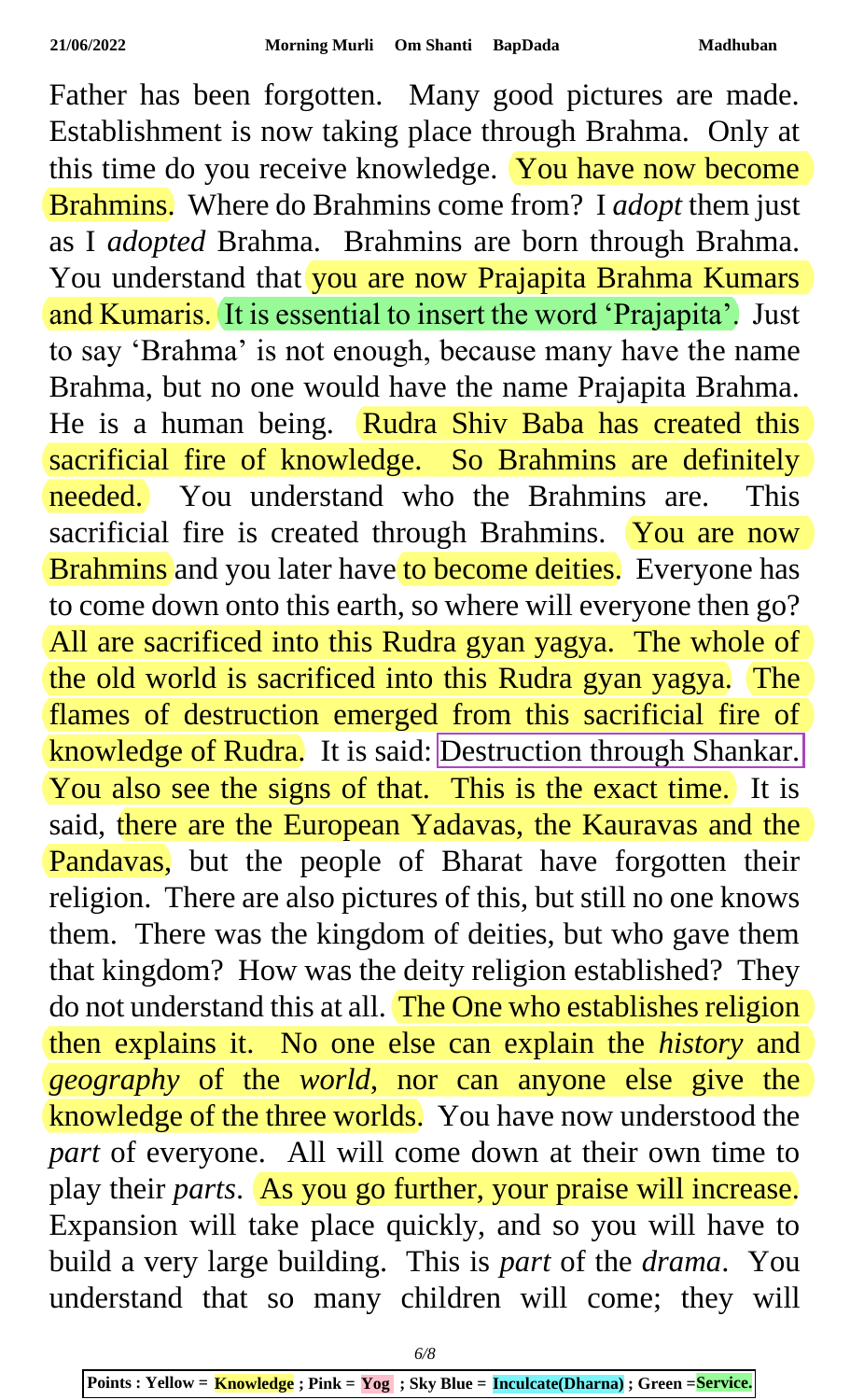continue to increase. They will come to take the teachings. Many others will come just to look around. If the *Education Minister* comes, you have to explain the *knowledge* to him as well. Our *history* and *geography* is of the *world*. No one understands the cycle of the whole cycle. You have now been made *master* oceans of knowledge by the Ocean of Knowledge. Achcha.

To the sweetest beloved, long-lost and now-found children, love, remembrance and *good morning* from the Mother, the Father, BapDada. The spiritual Father says namaste to the spiritual children.

## **Essence for dharna:**

- 1. You have to study the unlimited *history* and *geography* and teach others. In order for you to be given the ornaments you have to become a pure angel.
- 2. The Intellect of the Wise is only the one Father. Therefore, follow His shrimat and become wise. Maintain the intoxication that this Brahmin life is invaluable.